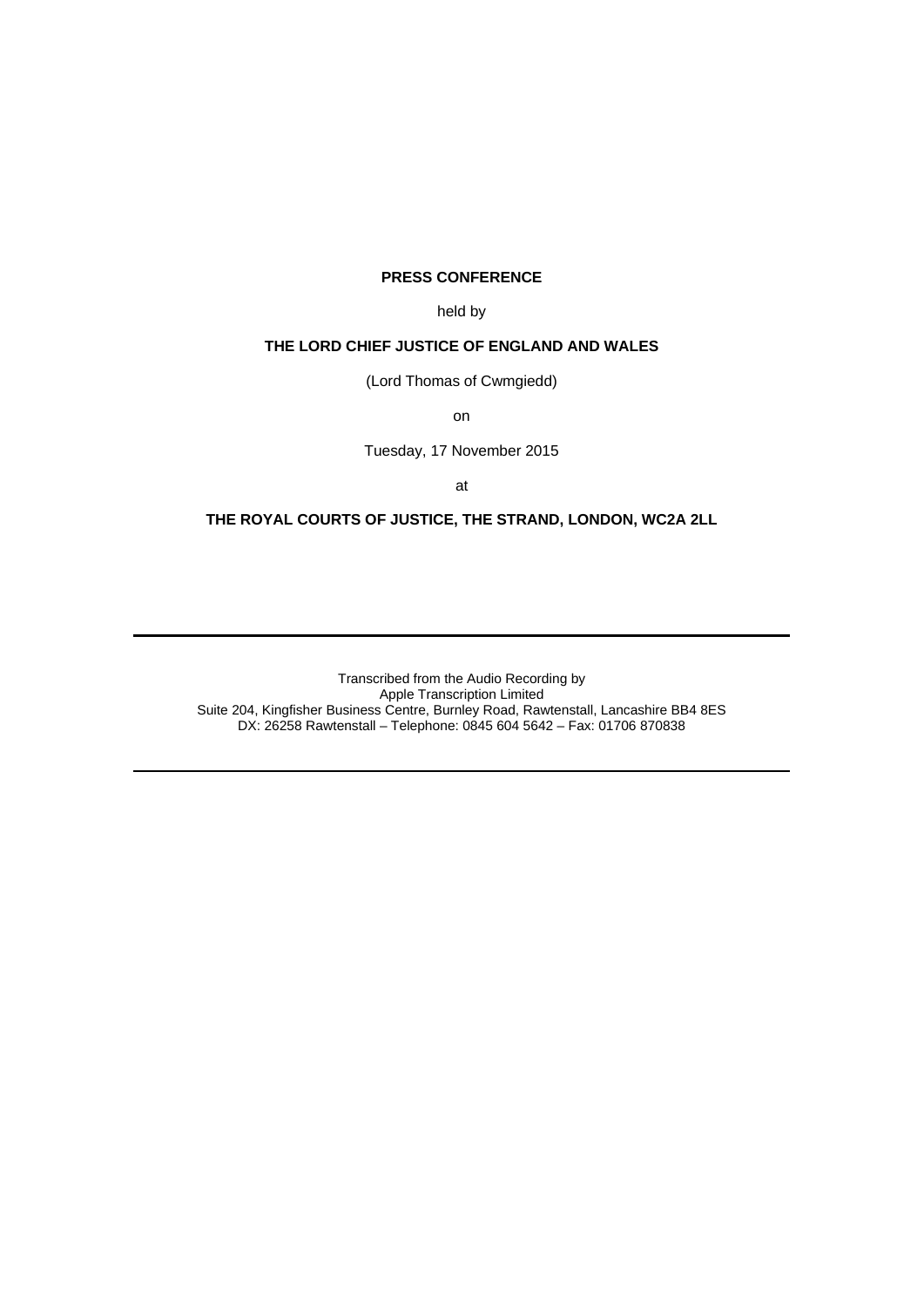**STEPHEN WARD (HEAD OF NEWS, JUDICIAL OFFICE):** Good morning. Thank you for coming and for anyone who has not been before, I am Stephen Ward. I am Head of News and I am just going to briefly introduce the ground rules for the Lord Chief Justice press conference. The first thing is could you, before you ask a question, put your hands up and if I ask you to ask a question, if you could identify yourself mainly for the transcript which we publish afterwards and, the second point, you can ask questions about any subject you like but you will have to bear in mind that no judge can talk about cases either past, present or future, either his own or other people's. Otherwise, other than that, any subject you like. So I will hand over now to the Lord Chief Justice for questions. Joshua, first question.

**JOSHUA ROZENBERG (FREELANCE):** Lord Chief Justice, you said on a visit to New Zealand in the summer that significant increases in court fees, together with the cost of legal assistance, is putting access to justice out of the reach of most, imperilling a core principle of Magna Carta and you also referred to the criminal courts charge which we discussed on Law in Action last week. That is the mandatory additional penalty of between £150 and £1,200 on all adults convicted of offences committed since April. With cuts in legal aid and increases in criminal and civil court fees and maybe more to come, will there still be justice for all?

**THE LORD CHIEF JUSTICE:** It has been a long time that people have discussed the balance between what the State should contribute to justice by way of general tax revenue and what the public ought to pay by way of fee. I attempted to trace the history of this in a lecture I gave in Bangor about ten or twelve years ago. So it is a long, long history but the position we have reached now, I think, is quite clear. Fees have been rising at quite a considerable rate. Secondly, legal aid has been diminished and lawyers, the market has been good for them on the whole. Legal fees are now quite high. We also have an expensive process. Lord Woolf pioneered these great reforms and was promised, in 1999, IT. It has never come and, added to that, we have terrible problems in managing the workload. I think that the way forward and the only way forward is reform. Modern technology over the last ten to twelve years has enabled us to change an awful lot of the way we can do things. I think that we can provide a lot more help online to people. We certainly can provide modern forms, part of which will involve controlling the length of what people say. The word count facility which, no doubt, you know much more about than I, is an excellent means of making people concise. We can do online filing. We can do online case management. We can manage the workload better and I hope that the reforms will also enable us to provide in-court mediation in the process of deciding a case and I think if we do all of this, we can reduce the cost to the litigant, either by enabling him to do it himself, or reducing the cost of lawyers, because the process will be much better. We can run the courts more efficiently and my hope and, indeed, my expectation would be that we can contain the rise both in what the general taxpayer has to pay towards the courts, indeed, I think it will reduce it, and secondly, certainly contain the rise in fees but it all is critical to reform and I think I would really say that if we do not get the ability to reform the courts in the way in which we have been looking at, then there is no doubt we will get the cuts anyway. That has been made very clear, for good reasons, by the Government which I completely understand. I think we will drive people from justice because they cannot afford it and we would, therefore, be at real substantial risk of breaching core principles of Magna Carta. That is why reform is absolutely essential.

**JOSHUA ROZENBERG:** And, Lord Chief Justice, you still do not know whether you are going to get the money that you have asked for.

**THE LORD CHIEF JUSTICE:** No. Quite rightly, we do operate a principle here where the Government will make its announcements when the Government does and I await that announcement.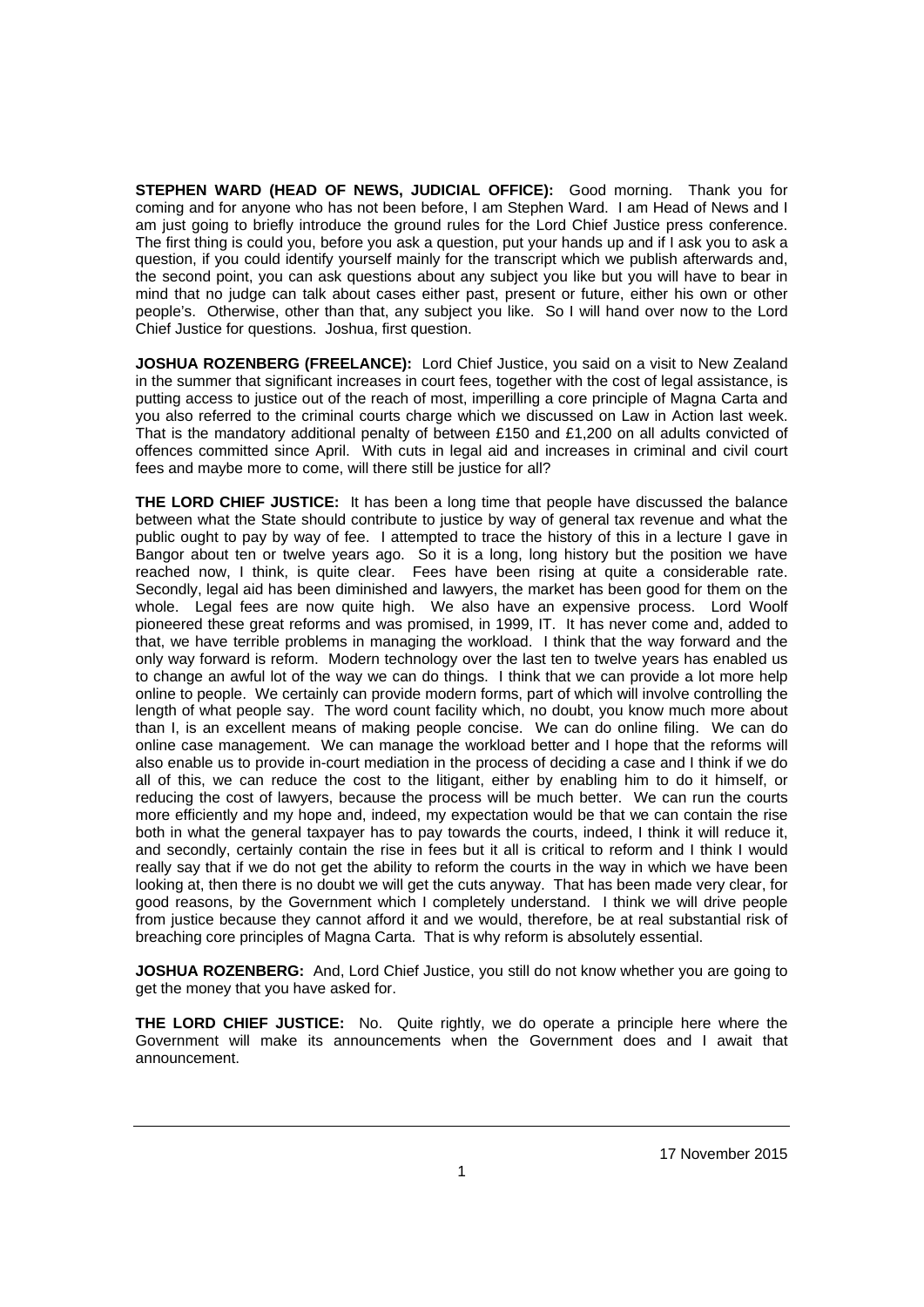**GRANIA LANGDON (FREELANCE):** On that point, what do you think of the idea of the one percent levy on the top one hundred law firms?

**THE LORD CHIEF JUSTICE:** I have always taken the view that the way in which the Government proposes to raise money, if it is by way of fees it is proper for us as judges to comment. If it was by way of charge on the legal profession, I think that is a matter on which the legal profession pre-eminently is suited to talking. At the moment, I do not think we have a direct interest in that, provided we did not put lawyers into a category of person that were too expensive for people to employ. I would anticipate that if there was such a levy it would fall most heavily on those who earn what would be described as quite significant sums and I do not think it would put justice in peril but it is a political matter and it would not be for me to comment. It is a matter for the Government.

**CLIVE COLEMAN (BBC):** Can I just ask you specifically about the criminal courts charge? Fifty magistrates at least have resigned already because they consider it to be extremely unjust and unfair. They tell stories about defendants who are making a commercial decision whether to plead guilty or not based on the size of the charge they would have to pay in respect of that decision. The Government are committed to review within three years. The Magistrates Association want that review to take place immediately. They want the charge to become discretionary. It is causing a huge amount of concern. What is your view on that?

**THE LORD CHIEF JUSTICE:** When the criminal courts charge was mooted, we pointed out that the only sure area where money would be raised would be from those who commit crimes by way of motoring offences, those companies that commit environmental offences and some rich individuals and those who also have substantial means. It was unlikely ever that if anyone was sent to prison he would ever be able to pay it. I think that the reality of what we said at the time has turned out to be correct. The charge, I do not believe, is raising much money and it does seem to me that although in principle it is right that the financial penalties at the end of a case ought to reflect the ability of someone to pay, the whole thing has to be looked together. If I can give you by way of illustration, for example, at the end of a case there is the victim surcharge, the possibility of paying the prosecution's cost, there is the question of compensation, the question of confiscation. All of these issues need to be considered in the round. We have gone, as quite often happens in the justice system, from adding charge after charge after charge without looking at it in the round and I think it has all got to be looked at in the round. There must be a case for defendants who can pay and others making the contribution but it has got to be looked at in the round.

**CLIVE COLEMAN:** So it should be means tested.

**THE LORD CHIEF JUSTICE:** I do not know. I am not saying that. I am saying that you have got to look in the round at all the financial impositions that are imposed and actually come up with a proper solution of how a court should approach it and obviously one of the considerations must be the means to pay. There may be other considerations but I would not want to prejudge a proper look at the whole thing. When something has not gone correctly, I think the best solution is to look at the problem that has arisen and the problem is a much wider one.

**OWEN BOWCOTT (GUARDIAN):** The lot of criminal solicitors has been very confusing, the contracts they are not sure that they have, and there has also been some small industrial action. Are you worried that you are going to increasingly see unrepresented defendants in criminal cases and have you made any provision for telling judges that they should not continue with trials in that case? Many solicitors say that they cannot carry on in the way that things are going at the moment.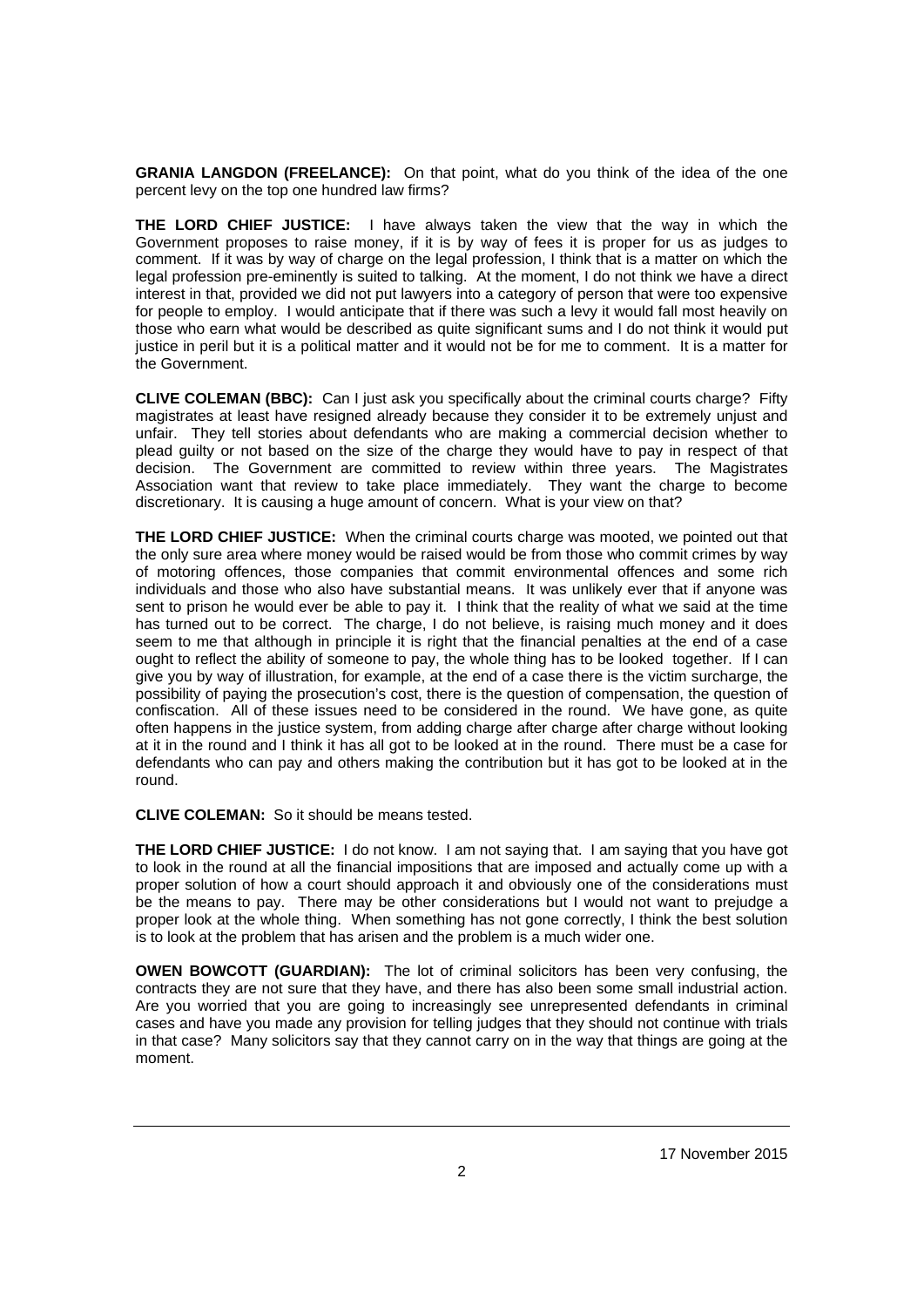**THE LORD CHIEF JUSTICE:** We are faced from time to time over the past two years with situations where one branch of the profession or the other has indicated that it will not be there to service a case. The position we have always taken is that where a professional person has committed himself to a case, he has a professional duty to go on with it and therefore, for example, if a case had been fixed for a particular point in time and someone wanted to go off to a meeting to discuss whether they should protest, that it not an excuse the courts could accept and what the profession did about it would be a matter for a professional regulator. If we were faced with the position where someone simply could not get legal representation where legal representation was necessary, that would cause a real problem but that problem has not yet arisen and one must remember that the legal market in certain areas is quite soft. So I do not know whether it will arise but the one thing that we are very clear about is that the overwhelming bulk of criminal barristers, or, should I say, barristers who practise in the criminal courts, and solicitors who practise in the criminal courts are people who have great skill, are very honourable and they produce the highest standards of service.

**FRANCES GIBB (THE TIMES):** The new Investigatory Powers Bill proposes a key role for judges in scrutinising warrants. Do you have any concerns in terms of either judicial resources or the task itself, the difficulty of it?

**THE LORD CHIEF JUSTICE:** As to the judicial resources required, it is the duty of the judges always to do what Parliament requires them to do subject to any advice we might give about the technicalities. As to the resources, we have asked the Home Office to share with us the kind of process that will be required so that we can take a sensible balanced view of it. So I cannot say at the moment whether we will or will not require additional resources. As to the judges being equipped for it, as some of you know I have done some of these cases myself involving difficult issues of national security and in SIAC, the Special Immigration Appeals Commission there is a great deal of assessment a judge has to make. I do not have any worries about the ability of judges to make the assessment provided that the judges have the requisite understanding and the numbers who do it are kept to a manageable number but who rotate on a regular basis. I am always anxious to ensure that judges have wide experience and do not become too specialised in any area.

**FRANCES GIBB:** There would need to be extra training for them?

**THE LORD CHIEF JUSTICE:** I have no doubt at all that, having done several closed cases myself, you do need to understand the way in which a process that is closed works. I often feel I would love to have all of you in to a closed hearing so you could see how fair it actually is. My telling you that will never persuade you, I know, but it is understanding how you conduct a hearing which is closed and the proactive stance a judge in those circumstances has to take and a similar process will apply to warrants. It requires some training and understanding but it is not extensive and most judges are quite capable of doing it.

**STEVE DOUGHTY (DAILY MAIL)**: Reform of family courts. About 15 months ago, we had a consultation paper proposing various reforms including transparency reforms. Since then, silence. Has reform of the family courts been halted? If so, why and, if not, are we going to hear something in the near future?

**THE LORD CHIEF JUSTICE:** Very great progress has been made in making the family courts more transparent. Many judgments are now published and made available. In individual cases, judges might decide that they should restrict the name of experts or the like but the President of the Family Divison, I know, is absolutely committed to transparency and in one of the areas which is closely related to the family area, which is the Court of Protection, it is intended at the beginning of the New Year we will run a pilot trying there to make certain that area is transparent also. It seems to me the Court of Protection and the whole problem of us making certain that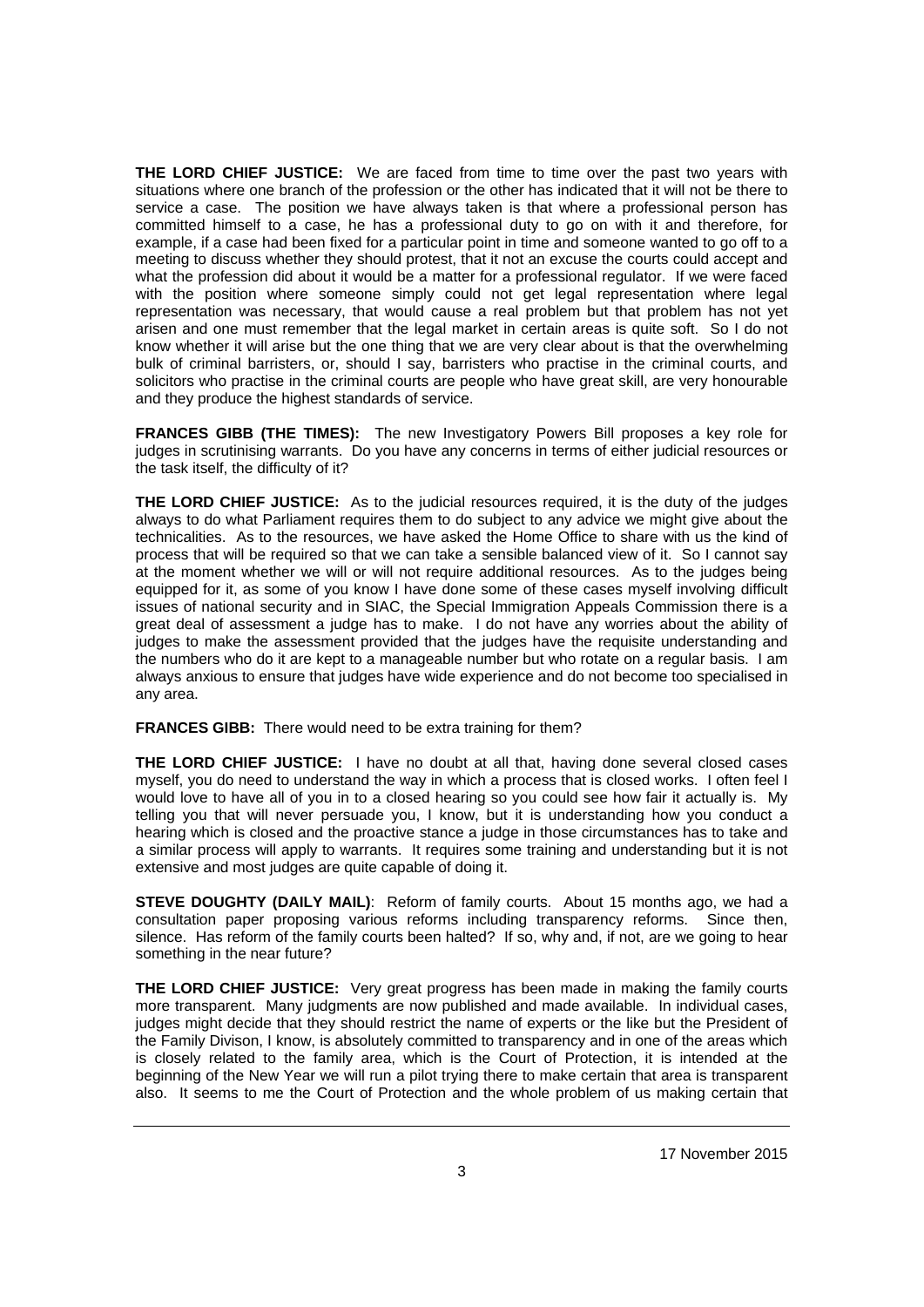those who no longer have their faculties and where you have someone who is acting on their behalf, it is essential that that area is also open and transparent. Over the past year, I had one case which worried me very considerably where I felt very much that the fact everything was closed did not provide the extra assurances of shining the light from the outside which all of you do so successfully.

**STEVE DOUGHTY:** Could you identify that case?

**THE LORD CHIEF JUSTICE:** I cannot. It is difficult for me to go into any particular case.

**GRANIA LANGDON-DOWN:** Can I ask you have you got concerns about forensic science and expert evidence? I think the forensic science regulator at the minute is investigating some sexual assault cases. There is concern about quality of resources, using experts. I know there certainly was a [inaudible 00:15:59] within [inaudible 00:16:02] on the way. Are you concerned about the quality?

**THE LORD CHIEF JUSTICE:** At the moment, the quality is good. There has been tremendous technical advance in forensic sciences, as one would anticipate, but we are always concerned to make certain that forensic science standards do not slip. In the course of the year, the Royal Society held a conference which was open, and I am sure some of you went, which went through all areas of forensic science and what I found refreshing was that actually we were taking the lead in this. We were taking the lead in setting the standards but also doing it in a way that was practical. Now, you could set up huge numbers of committees to deal with it. That actually does not work. What you need is, I think, close working with the regulator, close working with those at universities to make certain that standards remain high and are looked at and a close interest by the identified community as a whole in ensuring that standards are maintained and, you may recall, about five or six years ago, there were quite considerable concerns about the way in which low template DNA analysis had been introduced. When that was examined scientifically and looked at properly, the problems were dealt with. I hope for the future, any advance in forensic science will actually have scrutiny before we end up with cases where serious question marks arise and we have tried to address this problem with the recent change to DNA-17.

**GRANIA LANGDON-DOWN:** But is there concern about the [inaudible] or that people are cracking down on [inaudible].

**THE LORD CHIEF JUSTICE:** So far, I have not detected any evidence that the way in which the service is run is causing a problem. I have been quite forthright in saying that whereas for commercial providers retaining information that is confidential is quite important to their business model, you cannot have that in an area where you are looking at convicting people. You have to have full disclosure and transparency and I think the companies are certainly doing that. We do take a very close interest in forensic science because nothing would undermine the confidence that the public must have in justice if forensic scientists are not one hundred percent capable and one hundred percent honest.

**JOHN BINGHAM (DAILY TELEGRAPH):** Going back to what you were saying earlier about reform in terms of certification of processes, how far would you like to see reform go in the area of divorce in terms of taking most cases, or much of most cases [all sorts, I do not know? 00:19:00] and would you support a situation where kitchen settlements became the norm?

**THE LORD CHIEF JUSTICE:** There are two separate questions. The first: how do people resolve the complicated issues that relate to money and children that arise when a partnership or a marriage breaks up? It seems to me that the more amicable an arrangement that can be made, the better but, you know, we all know that sometimes that is very difficult and the more the courts can do to help, particularly where you need to avoid the cost of lawyers. One of the things that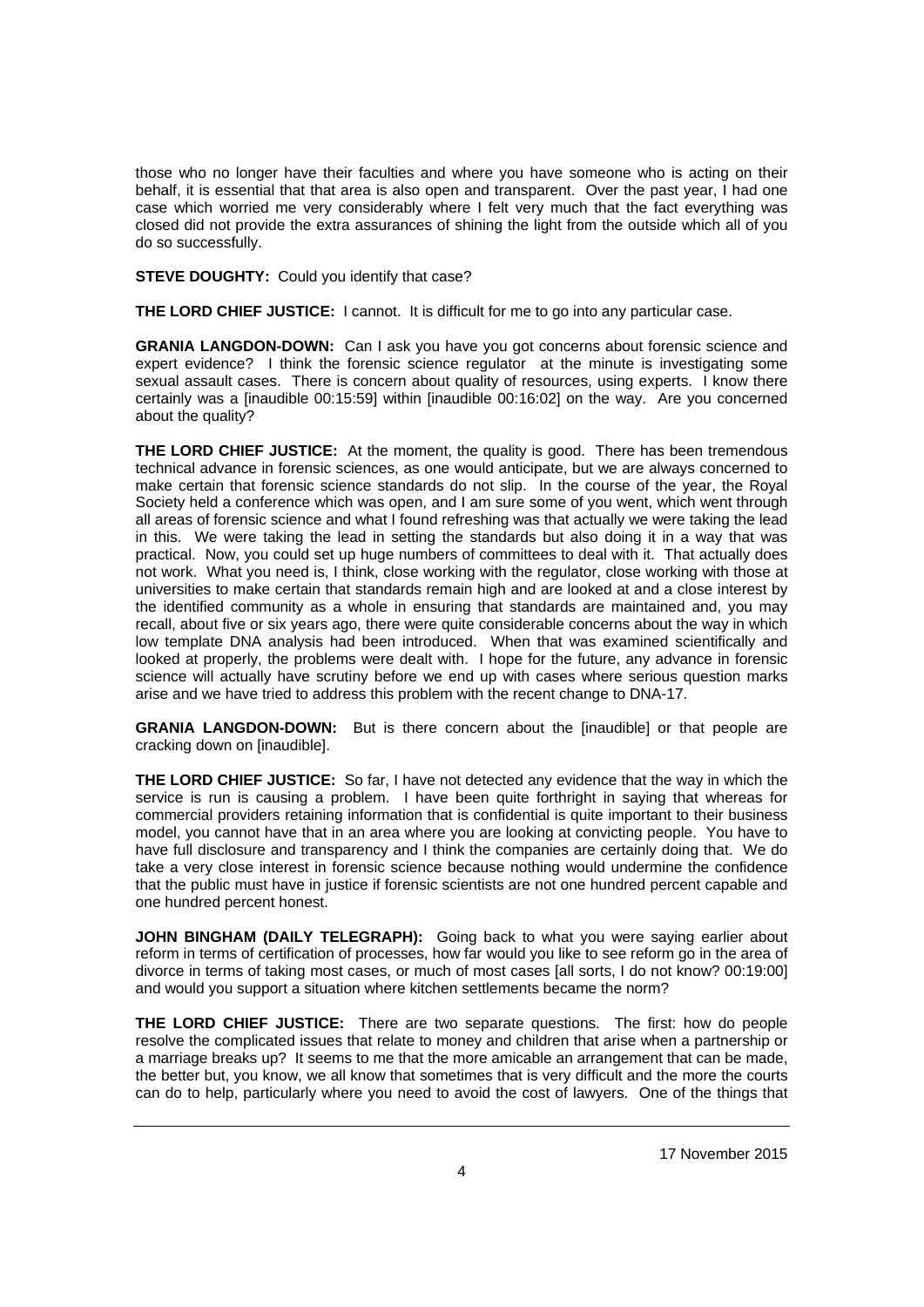always horrifies me is actually how much you can spend on solving those problems through lawyers. As regards the mechanics of the actual divorce itself, it is a matter obviously for Parliament to decide the grounds upon which there can be a divorce but the way in which it is processed, I hope we will be able to make it, that part of it, the formal dissolution of a marriage, as simple as possible.

**MICHAEL CROSS (LAW SOCIETY GAZETTE):** I come back to the reform question. Obviously, a big part of this is shutting or reducing a number of courtroom premises. Are you confident your colleagues in the judiciary will have places to work?

**THE LORD CHIEF JUSTICE:** Yes. But that is not enough of an answer. There are two particular – and you have got to keep them in mind – two completely separate issues. First of all, because of the way our court structure grew up with magistrates' courts, county courts, crown courts and tribunals, we have lots of buildings in the same town or within the same metropolitan area where, if you consolidate them, you change very little. Secondly, in that process of consolidation the working life of the judge has changed. An awful lot more of the process now takes place by the judge being required to read a great deal so you probably need fewer courtrooms but more judges' rooms. That is a relatively straightforward issue to solve providing you get the money to do it, hence my return to reform. Much more difficult are parts of England and Wales, such as Wales which a large part of it is rural, Cumbria, Cornwall and Lincolnshire are probably the prime examples, where you really do need to make provision for justice locally so that people can actually get to a court. I have said on numerous occasions I see nothing wrong with using public premises for an an awful lot of cases where you do not need a court. There are the occasional cases in the magistrates' courts where you do need custody but they are not nearly as many as we currently have and I believe we can use modern technology to take justice back to basics. The great difference is, as you walked into this place, you will have seen boxes and files lining the corridors. If you were to expect a judge to carry all that to a remote location, you are asking too much. If, as is now possible, you can carry it on a memory stick or in the computer, then the whole thing is different and that is why I think technology can make such a difference

**MICHAEL CROSS:** Just a follow-up, it is years since the Leveson Report on criminal justice reform but what steps have been taken since—?

**THE LORD CHIEF JUSTICE:** Well, we have been quite busy. In two courts, Leeds and Southwark, if you go there in the majority of courts now you will find the judge has no pile of paper on his desk. He simply has a tablet computer and on it he or she will have the case papers and that has been true for… the CPS have had this for some time and it is now extended to the courts and I hope soon to the defence. So we are making that sort of inroad. Secondly, one of the great successes has been the use body-worn video cameras, like with the police. Like everything new, people were a bit worried about them but actually being able to record the evidence of someone within a relatively short time, sometimes within minutes of an event having occurred, you (a) get a more accurate account and (b) a more vivid account and so that is another area where technology is making a difference and we are also, with regard to the legal profession, hoping to do much more in the criminal courts by way of summonses for or orders for directions and the like being done without the lawyer having to come to court because one appreciates actually if a lawyer can stay in his office and be connected to the court, it saves money to the lawyer and hence he can increase his income but the result to the courts will remain the same. So we are hopeful that we can make a big change there.

**CLIVE COLEMAN:** Can I just press you a little bit on the criminal courts charge because you stress the importance of the ability to pay and you also said that when something has not gone correctly then everything should be looked at in the round. Can I take that to mean that you think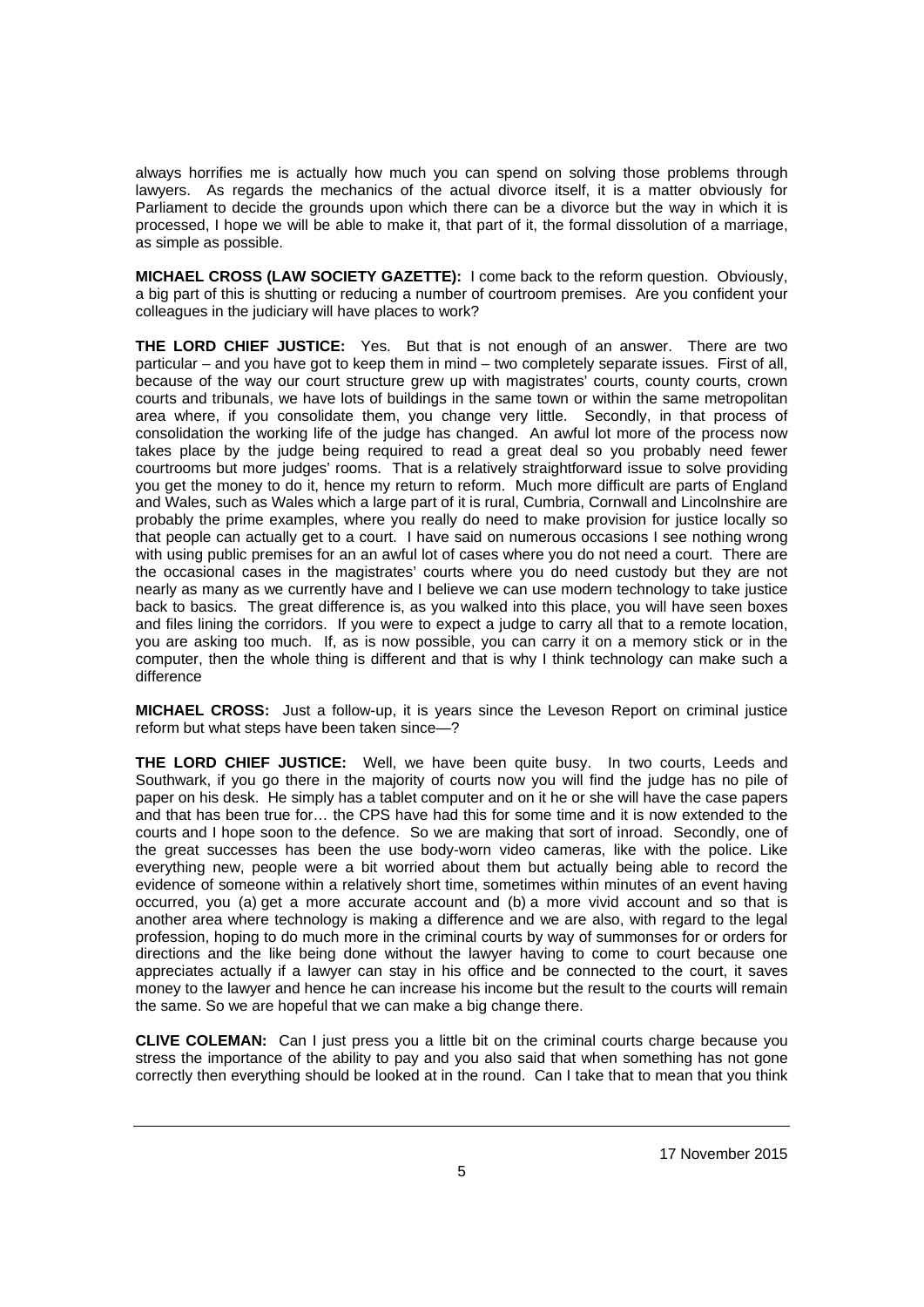that something has not gone correctly and that there are people are who currently paying this charge who do not have the ability to pay and should not be paying?

**THE LORD CHIEF JUSTICE:** I think the problem has arisen in this way. It goes back. We have for a very long time had a principle that the amount that someone should be fined is the amount which he can properly be expected to pay normally within a two-year period. It is normally thought highly undesirable to saddle someone with a debt for longer than that. The difficulty that is arising is if you impose all kinds of charges on someone without an overview of what is the right way to do this, you inevitably will come to cases where you impose amounts on people who simply cannot pay. To go back to something where the figures are much clearer, when you may recall that there was great keenness on fixed penalty notices, amounts that were levied on people, the police would stop someone, a fixed penalty notice was ordered, you clock up £80 and maybe you would have another one and another one and we found in that era that there were people who had very significant sums levied against them for whom there was absolutely no prospect of payment and I think that it is looking at it so that you impose a penalty that is fair, that can be paid off in a proper timescale but which brings home to the person concerned (a) the gravity of his offending and (b) makes a proper contribution to the court system in a way that everyone considers fair and just. That is why, I think and would very much hope, the Lord Chancellor would look at the matter in the round, maybe finding some interim solution to deal with the problems in relation to the criminal courts charge which is what has provoked the problem but it is a much deeper problem.

**FRANCES GIBB:** Last week, the judge who was sentencing the killers of Becky Watts broke down in tears and I just wondered do you have any concerns with the rise in sex offence cases about the stresses that judges are under or are judges just going soft?

**THE LORD CHIEF JUSTICE:** I think that few people have any idea of the sheer depravity to which people can sink and a judge often has material in front of him which cannot but distress people. I mentioned last year a particular terrible case that I did, which I expressed my gratitude to you for not reporting it in detail because it was so horrific, but some of the images of pornography are beyond belief in what they show and it undoubtedly does have an effect on people but there are two things I would say: firstly, a judge will reach the decision in a particular case always in his room and we know, and I think there are people who find, when you actually have to come and deliver a decision, it is a different kind of emotion, that actually the corationality which you use when you are deciding what to do, I think that is one important distinction and, secondly, I think it is important… we consider it very important to give judges as wide a variety of cases as possible. The difficulty we face at the moment is that the rise in sexual offending is continuing. I think some people thought that we had a problem that arose because of historic sexual crimes. I think the view now is taken that is not right and that there is an increasing amount of sexual offending relating to what has happened, if I may call it, which is contemporaneous and that is quite a serious problem but we do try and make certain that judges do have as wide a variety of work as is possible. This is not a new problem but it is one that requires much more careful management bearing in mind the increase to which I have just referred.

**FRANCES GIBB:** Do they need counselling or do they get counselling?

**THE LORD CHIEF JUSTICE:** I think that most people find that the collegiality of the judge's life, being able to talk to people, talk it through with their colleagues who see all of this stuff and who have to bear what is sometimes extraordinarily distressing testimony, generally that collegiality, which is the great strength of judicial life, enables them to sustain what are subjects which are really beyond the understanding of most people. Most people simply do not see what a judge sees by the way of the horrors of what happens. One may think of this as, by speaking of it in the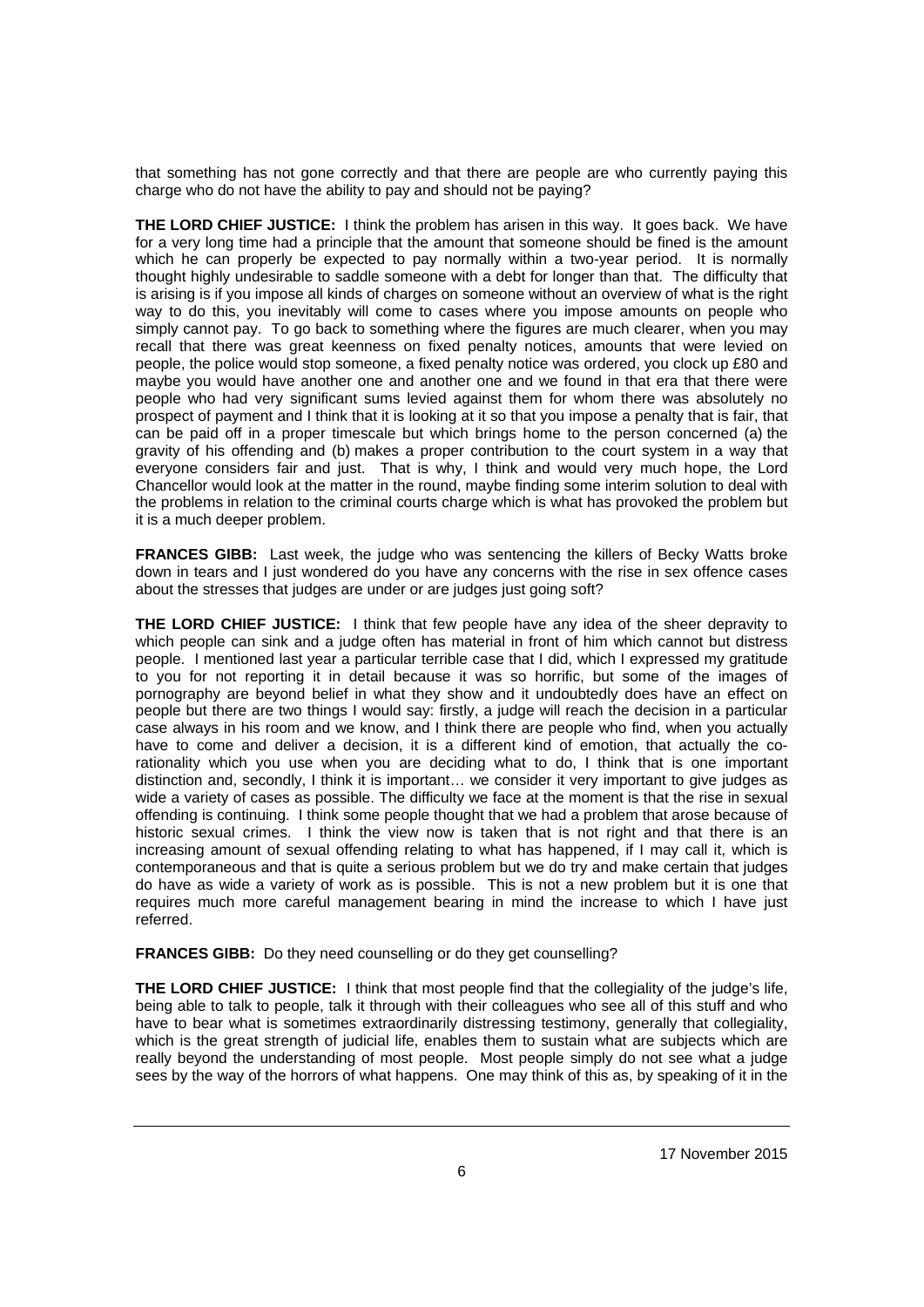way I have, a massive problem. It is confined to a tiny minority of people but what they do is simply horrific.

**JOHN BINGHAM**: Just going back a second to the feeling that there actually is a rise in this offending, is that because we are simply becoming better at detecting it or that there is actually a problem in society?

**THE LORD CHIEF JUSTICE:** I have no doubt that the way in which we have improved the treatment of witnesses at the police station, by the prosecution authorities and in court, although there is a long way to go with the first two of those, have made people much more willing to take their complaint to court. It would not be for me to say whether there has been a change in social or moral behaviour. My own observation is undoubtedly thanks to, I think, if I may again say so, a focus on this and a great deal more concern, we have made giving evidence, I think, better. Better, it is a horrible experience anyway and I also think that one of the things that I am very anxious we go on with is what we have done in Kingston, Liverpool and Leeds this year which is to enable people to be cross-examined pretty soon after the events in question so that they can move on in their lives, have counselling, etc, yet allow the defendants to have a proper opportunity of cross-examination but nearer the event of the trial. So I do think we are making considerable progress in the way in which we deal with what is, for the complainants in these cases, a very traumatic, serious offence and I suspect that is a factor but whether society is changing is not a matter on which a judge would be wise to express any view. I think that is for others to research.

**GRANIA LANGDON-DOWN:** I was interested in what your views are on judicial diversity and we need to wait for fifty years to get a more balanced bench?

**THE LORD CHIEF JUSTICE:** I made my position quite clear with a speech I made on the judiciary's position in a speech in Leeds. You are right, as I think I said then, there are two things in my mind. One, there is bound to be a huge difference in views about judicial activism but I think there should not be any difference in view in activism done properly in relation to improving diversity and secondly, as I have said, I really do think that a judiciary that reflects society really is very important to people's confidence in justice itself and we are making progress. It may appear slow but it is getting better and we are taking a whole lot of steps to try and improve it. The area where I remain concerned, but I think this is reflective of other public bodies, which is increasing the ethnic diversity and minority diversity of the judiciary.

**JOSHUA ROZENBERG:** There has been some concern about increased bail limits and people held on bail for a long time. It is usually before they are charged. Do you think that is undermining the process of justice and particularly in sex cases where people, say, they have been left for several years awaiting waiting for the outcome of a trial.

**THE LORD CHIEF JUSTICE:** I think that every case where bringing someone to justice is delayed, there is a sense of concern, both to the person who is complaining and to the person who is complained against. I think it very important that investigations are progressed as quickly as possible and I know the Government has considered time limits. I think to say there is an absolute time limit for doing certain things is impossible because every case will vary but, on the other hand, there is something to be said for holding people to account if, in the particular circumstances of a case, an investigation is taking longer than it should. I see this in various areas. It is the same if someone has disciplinary proceedings brought against them, if someone is subject to one litigation where personal allegations are made against them. The process of the law in all its spheres should be swift and it should start, I have always believed, that if you… you need to go to the end- to-end process, from when the person concerned has been brought within the justice system and then it finishes. Any time limits in between those always enable people to find means of slowing it down but I do think the process of justice is from beginning to end and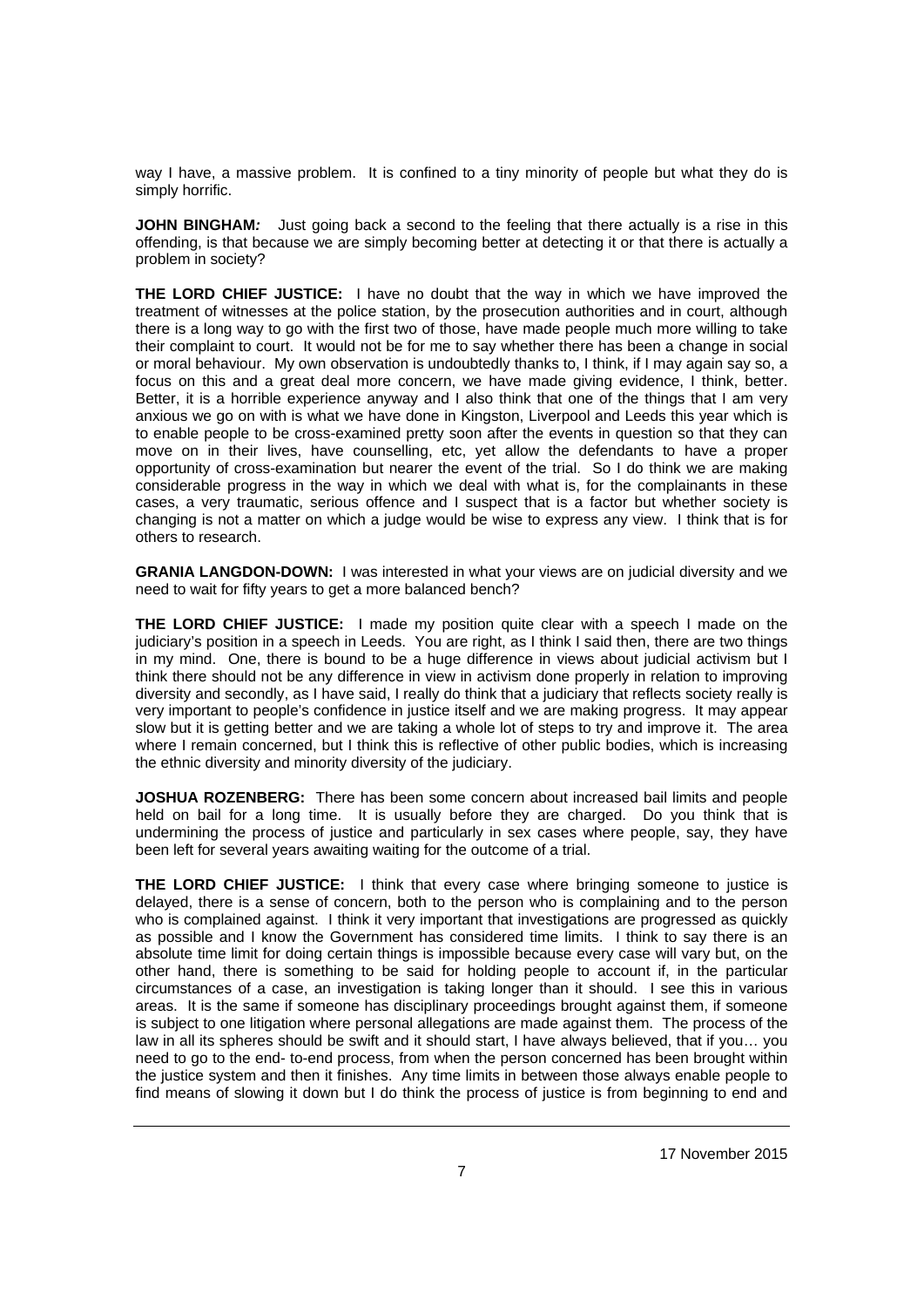keeping an overall view on timeliness is essential but it has to be judged on the facts of any particular case.

**JOSHUA ROZENBERG:** Can I press you a little further on the subject of the criminal courts charge? It seems clear, from what you say, Lord Chief Justice, that you do not think that the criminal courts charge is operating at the moment in a way that is fair. Now, you are not going to tell us about your private conversations with the Justice Secretary Michael Gove but do you think that there is any prospect of reform of the criminal courts charge in the immediate future and how important do you think it is that there should be?

**THE LORD CHIEF JUSTICE:** It is obvious to anyone who sees what is happening that there is a problem with the financial penalties as a whole. One appreciates that the Government has an awful lots of problems on its hands which come, some of which are anticipated and some of which come out of the blue and one would hope that this is an area where I would hope the Government would address it as soon as possible but in the wider context which I have mentioned because I think that it is very, very important to see the criminal charge as just one further imposition and which needs looking at in the round.

**JANE CROFT (FINANCIAL TIMES):** I just wanted to ask about the impact that you thought of if the Human Rights Act is scrapped, what you thought the impact would be on certain cases. Is it so embedded already in case law that a lot of that is still going to be taken into account by judges?

**THE LORD CHIEF JUSTICE:** I have been studious in saying that the one thing that the judiciary will not get involved in is the debate as to what the Government intends to do in relation to the Human Rights Act. It is particularly important that the judges… This is a highly political issue and the judges must stay independent of it. I have said this on numerous occasions but, in any event, it would be very difficult for me to say anything now because I do not know what the Government is going to do and so any speculation now is impossible. I doubt whether any of you will persuade me to say anything about the subject at all. I am sorry, I regard the independence of the judiciary from political issues as of paramount importance in maintaining confidence in our independence.

**STEPHEN WARD:** We have got time for one more question if anyone has one.

**JOHN [BINGHAM?]:** If I could, what is the current position on the wearing of the full-face veil in court?

**THE LORD CHIEF JUSTICE:** The current position is this. When I had the first of these two conferences two years ago, I thought I had a major problem on my hands. Actually, the last two years have shown that it is not a major problem. There have been no problems but we do have a number of other problems about which you have asked me this morning and so one would love to be able to do everything at once but that is not sensible. So it has actually gone to the back of the queue. At the moment, there is not a problem. We will keep it under review. There are very strong views that are held about it in many countries of the world and we listen to those, we monitor what goes on and we may proceed but if it is not a problem, it may be better just to stay where we are.

**GRANIA LANGDON-DOWN:** Dominic Grieve was saying at the Bar Conference there is alarm bells ringing that we are at a particular point of the criminal justice system. There is a lot of concern about it being at breaking point. Overall, what is your view?

**THE LORD CHIEF JUSTICE:** The current position is that we are beginning to bring down the delay in getting cases to trial and that to my mind is the most important thing. You raised in this